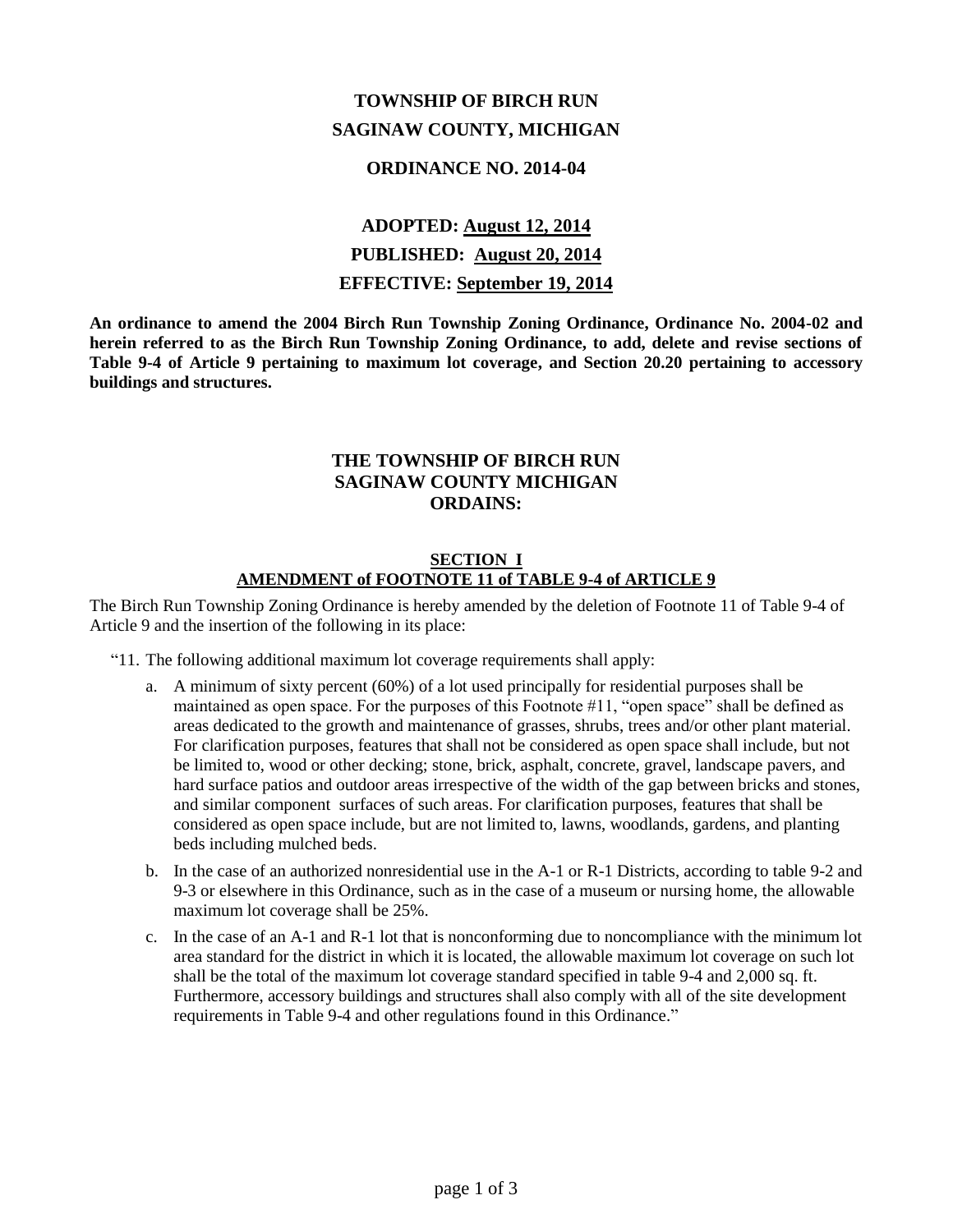#### **SECTION II AMENDMENT of SECTION 20.20(D)**

The Birch Run Township Zoning Ordinance is hereby amended by the deletion of Section 20.20(D) and the insertion of the following in its place:

# "**D. Maximum Area of Lot:**

- 1. Definitions: For the purposes of this subsection (D) only, the following terms shall have the following meanings:
	- a. Building: Any structure, either temporary or permanent, having a roof and enclosed along twenty-five percent (25%) or more of its side by a wall or similar full enclosure.
	- b. Structure: Any structure, either temporary or permanent, having a roof but which has no walls, or is enclosed by walling or similar full enclosure for less than twenty-five percent (25%) of its perimeter, or is enclosed by lathe or similar open construction, such as in the case of a roofed carport, roofed gazebo, and roofed decks and patios.
- 2. Maximum Area: Accessory buildings and structures as defined above in subsection (1), on a lot used principally for residential purposes, shall not occupy a greater area of such lot than as delineated in the Maximum Area of Lot Table below. For the purpose of calculating the area occupied by an accessory building, the calculation shall not include the first 1200 sq. ft. of any area of a garage that shares a wall with the dwelling for a minimum distance of ten (10) feet.

| Lot Area              | <b>Accessory Buildings</b>                               | <b>Accessory Structures</b> |
|-----------------------|----------------------------------------------------------|-----------------------------|
| Less than 1.99 acres  | The lesser of 2.8% of the lot or<br>$2,000$ square feet. | 600 square feet.            |
| $2.00 - 3.99$ acres   | The lesser of 2.9% of the lot or<br>4,500 square feet.   | 800 square feet.            |
| 4.00 acres or greater | The lesser of 2.9% of the lot or<br>6,000 square feet.   | $1,000$ square feet.        |

Maximum Area of Lot Table<sup>1</sup>

 $1$  Accessory buildings and structures are also subject to the maximum lot coverage regulations of Table 9-4 (Article 9). See Article 21 for definition of lot coverage."

#### **SECTION III SEVERABILITY**

Should any section, clause or provision of this Ordinance be declared unconstitutional, illegal or of no force and effect by a court of competent jurisdiction, then and in that event such portion thereof shall not be deemed to affect the validity of any other part or portion of this Ordinance.

#### **SECTION IV PRIOR AMENDMENTS REAFFIRMED**

The remaining provisions of the Birch Run Township Zoning Ordinance, and all amendments thereto, are hereby ratified and reaffirmed.

### **SECTION V EFFECTIVE DATE and REPEAL of CONFLICTING ORDINANCES**

This Ordinance shall take effect eight (8) days following publication, following adoption. All Ordinances or parts of Ordinances in conflict herewith are hereby repealed.